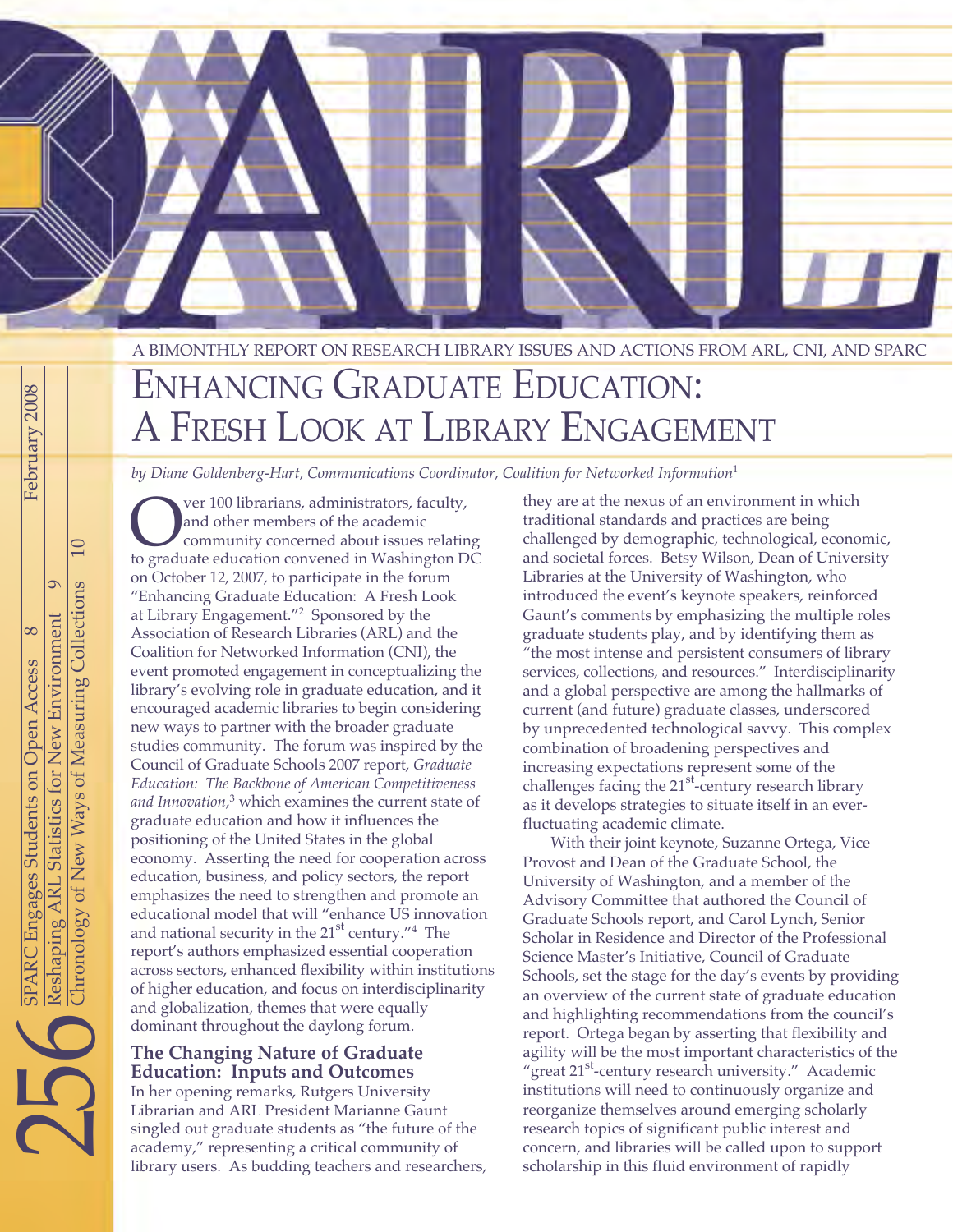## *Continued*

changing and shifting boundaries (between disciplines, degree programs, curricula, etc.). The library's capacity to meet the challenge of continuously changing research priorities and needs will, according to Ortega, support and shape the nature of scholarship through the  $21<sup>st</sup>$  century.

In plotting a course toward future graduate programs, Ortega suggested considering several guiding assumptions, originally identified by Debra Stewart, President of the Council of Graduate Schools, that influence the quality of graduate education:

- A highly skilled workforce positioned at the frontiers of knowledge creation and professional practice is critical to maintaining healthy economies and a more stable world, as well as American competitiveness and national security.
- The evaluation and improvement of all aspects of graduate program quality is paramount because these programs drive the success of American higher education.
- Interdisciplinary research and education are central to future competitiveness, innovation, and knowledge creation.
- US citizen participation, especially from historically underrepresented groups, must be expanded.
- US graduate programs must attract the best and brightest from around the world, and they must produce globally competent scholars, scientists, and citizens.

The forces identified by Stewart come together to create changes in the way scholarship is organized and produced, how graduate education is delivered, and the way research products (journal articles, dissertations, and, increasingly, capstone projects) are evolving. Various forces are driving these changes, including a knowledge explosion that increases the importance of inquiry-based approaches to pedagogies as well as the increasing importance of synthetic thinking and analysis. A keen global awareness of the importance of research and development to economic competitiveness will also serve to shape graduate study. All of these forces operate in an environment of growing accountability: educators and administrators are continuously called on to explain the value of the work and of the investment in higher education programs.

In addition to providing rich opportunities for academic communities, the forces producing change also introduce numerous challenges. For example, academic institutions will have to work hard to promote environments that foster intellectual risk taking despite short budget cycles and the constant pressure to justify their work. University programs and departments will

need to organize in ways that allow research teams to rapidly realign themselves to meet emerging research interests and funding opportunities. Interdisciplinarity will increase, and universities and their scientists and scholars will need to work globally, as well as efficiently and productively across employment sectors. Possible implications for the library, then, lie in the importance of collecting and organizing information "in as granular a manner as possible," to allow for the recombining of knowledge in rapidly accessible ways.

Translational research, which is research that has the capacity to be moved quickly from basic insight to dissemination or application in a broader context, is an example of the kind of product that might emerge from these programs. Professional doctorates (e.g., the Doctor of Education [EdD] and the Doctor of Nursing Practice [DNP]) are other examples, where evidencebased practice is the core competency expected of graduates from these interdisciplinary programs. The kinds of resources required by researchers in these areas, such as gray literature and oral documents, challenge information providers in new ways.

Changes in student demographics and new demands on the labor force are among the influences leading to an increased globalization of graduate education. Carol Lynch outlined some of the challenges of the new graduate environment. An analysis of workforce demographics within the United States reveals that the minority population is doubling while the white workforce is in decline. This trend is particularly notable because members of minority groups are half as likely as their white counterparts to earn graduate degrees. The current generation of "millennial" student poses another kind of challenge: these confident, visual, multitasking learners, who are highly technologically savvy, are a demanding population; it is important to evaluate where their demands are reasonable and valid. Finally, increasing globalization of the talent market places new pressures on US universities. Whereas the United States could once pick and choose among the best international candidates for its degree programs thanks to an oversupply of international applicants, the US today finds itself competing globally for talent. Students now have strong and growing global options, and initiatives like the Bologna process<sup>5</sup> in Europe serve to accelerate the competition.

The globalization of research and graduate education is leading to increasing international partnerships. Many US graduate schools have some form of collaborative degree program with international partners, especially at the master's level. These joint ventures are occurring primarily with European institutions, but some collaboration is occurring with Asian and Middle Eastern institutions as well. Students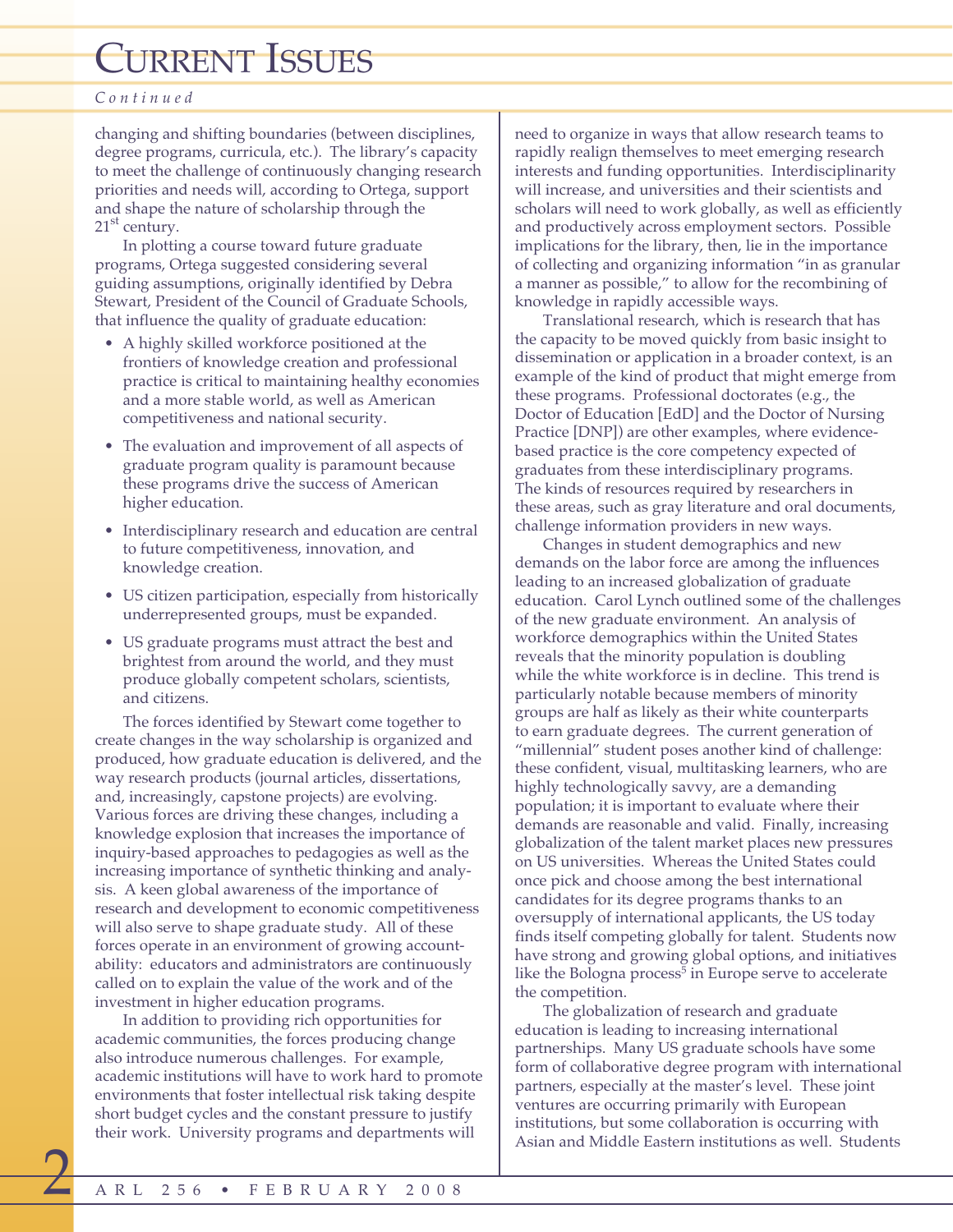in these types of programs will want and need worldwide access to information; in order to better support these programs, Lynch suggests that research librarians might profit from engaging in discussion with their international peers about collaboration and service delivery across international boundaries.

The master's degree is the growth sector in graduate studies in countries including the US, Canada, the UK, and Australia. Various forces are contributing to the increased enhancement of master's programs and increases in the number of master's degrees awarded. To begin with, fewer students are opting for PhDs, and international competition means that the US market share of PhD students globally is declining. Furthermore, job growth is occurring mostly outside academia, reducing the perceived need for doctorate degrees. Also, the changing demographics of the student population, including more women in college, means the issue of family is increasingly important. More people are returning to school, making the "nontraditional" student now the traditional. All of these factors influence the growing popularity of the master's degree for today's student.

One response to these forces has been the proliferation of professional master's degree programs. These programs differ from traditional master's programs in that they offer professional skills-based courses (e.g., marketing, management, statistics, communication skills, etc.) in addition to including advanced courses in the discipline that are normally part of traditional master's (and PhD) programs. Another difference is that an advisory board from the targeted employment sector usually collaborates with the program, helping to shape its mandate and curriculum. These degrees are attractive options that afford professional skills and help address the needs of employers.

It was clear from the ensuing questions and comments that audience members had several core themes in mind. The need to consider the global marketplace was reflected in one participant's concern with how the cost of graduate education is impacting US competitiveness. Another comment dealt with adjunct faculty who are often private sector professionals teaching part-time in the kind of professional master's program described by Ortega and Lynch. How can libraries help to foster the multi-sector partnerships budding within this framework and better serve this disparate population? The professional master's concept provides interesting opportunities for librarians as well: some combination of advanced courses in the targeted discipline, taken alongside researchers and scientists, combined with courses in informatics and communications, for example, could develop into a professional master's specialization.

Herein are opportunities to diversify the library community. Interdisciplinarity, global awareness, agility, fluidity, millennials, and multitasking were some of the key concepts that emerged repeatedly throughout the opening session.

## **Graduate Student Academic and Research Behaviors: Field Studies Findings**

Presentations of three field studies examining the academic and research behaviors of graduate students were next on the program. Neil Rambo, Director of Cyberinfrastructure Initiatives at the University of Washington Libraries, and ARL Visiting Program Officer, served as moderator during the presentation of the findings, which "look at how we are engaging with our graduate students, and, perhaps more importantly, point to how we should be engaging with them." Although the studies were quite different from one another, some of the findings were striking in their similarities.

## *New York University*

Lucinda Covert-Vail, Director of Public Services at the New York University (NYU) Bobst Library, reported on the NYU 21<sup>st</sup> Century Library Project, "Designing a Research Library of the Future for New York University."6 The NYU project was born out of a desire to gain a better understanding of faculty and graduate students by closely examining trends in scholarship and the research process in today's university, and how they would affect the research library of the 21<sup>st</sup> century. Data about graduate students was amassed from focus groups in which library staff sought details on the students' research practices: what they did; how they worked; what they liked; what they considered the library's shortcomings; and what kinds of tools and spaces they needed for their research and for teaching.

NYU organized its findings around several "key dimensions of the graduate student's environment":

- scholars in training;
- spaces and surroundings;
- scholarly community/interdisciplinarity;
- discovery and access; and
- tools for teaching.

One area in which graduate students differed from faculty was in their identity as scholars in training who were just beginning to do research, to write, create, and publish. Perhaps as an extension of this self-perception, with respect to spaces and surroundings, students sought environments that would increase opportunities for community building and closer contact with peers. In essence, they sought a sense of belonging and an intellectually stimulating community of scholars. They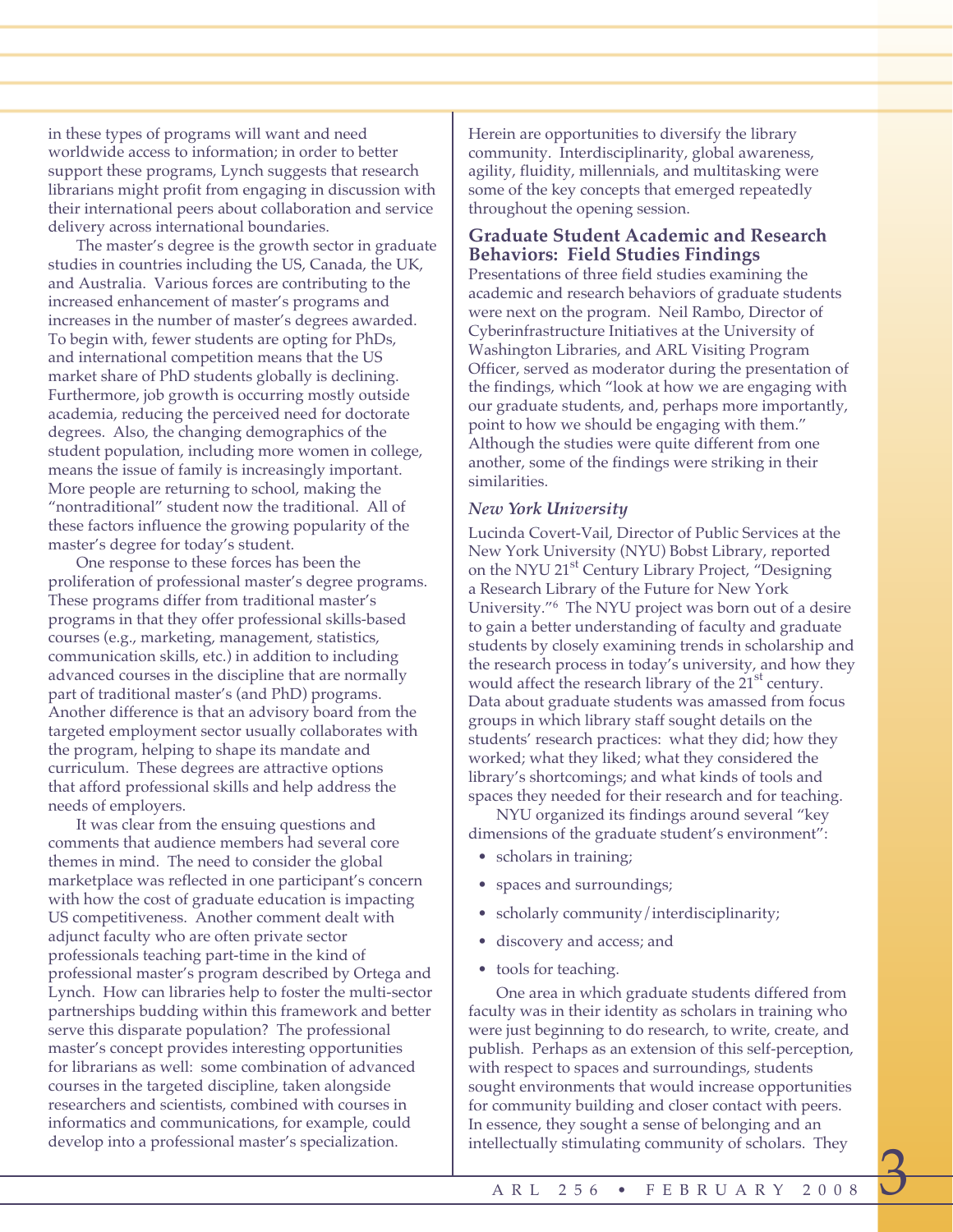## *Continued*

talked about seeing libraries as neutral space, independent of departments. Interdisciplinarity figured prominently in the focus group discussions, and students discussed the complexities and challenges of working across disciplines, seeking to branch out and create new connections. Out of these conversations came the idea of "thought centers," posited as a physical way (as opposed to virtual) to cope with the interdisciplinary nature of their work; thought centers were conceived to be flexible, temporary spaces where speakers and resources from across disciplines could be brought together in one place.

In the dimension of discovery, graduate students revealed themselves to be, predictably, heavily dependent on electronic resources and collections, but not entirely confident in their abilities to use these materials. When they are in an information-gathering mode, they clearly require assistance, but they do not really know where to get it. Interdisciplinarity figures prominently in this realm as well, and students are experimenting with new methods to communicate the nature of their work, such as tagging and tag clouds; they are looking for new ways to share their ideas and to categorize information. Discovery and access represented one of the biggest areas of frustration expressed by students; they are frustrated with what they perceive as barriers to materials like data sets and special collections. There was general dissatisfaction with library tools.

Tools for teaching represented one of the most revealing aspects of the focus groups. They discussed the challenge of teaching, and their bewilderment at doing it for the first time. Most students said that they do not consult with advisors or other faculty members for guidance or advice in teaching, but rather they refer to their undergraduate syllabi, or they search for online resources.

Several strategic implications emerged from NYU's findings, specifically the need to:

- create more spaces and mechanisms for inspiration, possibly to serve as "thought centers";
- enable collaboration and connections within and across disparate disciplines;
- make the discovery, access, and delivery process more efficient and more powerful; and
- expand services beyond traditional conceptions of the library.

## *University of Minnesota*

Cecily Marcus, Library Academic Programs, University of Minnesota, and a Council on Library and Information Resources Postdoctoral Research Fellow, next presented "A Multi-Dimensional Framework for Academic

Support," reporting on two studies conducted by the University of Minnesota Libraries.7 Like the work at NYU, these studies took a broad-range look at what graduate students and faculty were doing throughout the course of their research, initially across 16 departments in the humanities and social sciences. The team later used the methodology from the first study to conduct an analysis of research practices among graduate students and faculty working across disciplines in the sciences. They found many similarities, but also key differences in areas concerning discovery and access, the difficulty in keeping current, the importance of online resources, the complexities of conducting interdisciplinary research, and the role of the library in research.

Researchers at Minnesota found that discovery and access posed a challenge across the entire humanities and social sciences population, especially for the graduate students. They identified areas of particular difficulty as: having too few sources (rather than too many); the physical placement of the library in relation to where they work; and, efficient retrieval of print items (despite a heavy reliance on online tools). As in the NYU study, Minnesota affiliates expressed disenchantment with library tools, not feeling very confident that they were actually discovering everything they needed to find they wanted a single "master list."

Among students in the sciences, there was a near complete reliance on online resources, a talking point to which students often returned. Their expectation was that everything should be as convenient and efficient as possible. Another issue scientists spoke of (more so than those in the humanities and social sciences) was the difficulty of keeping up-to-date. Faculty claimed to keep up through their graduate students (they described students as knowing what is "cutting edge"), but students themselves worry that they are missing things; also, due to the interdisciplinary nature of their research, they are working in new areas, and in multiple areas, so they are unsure of their ability to find everything they need. In light of these frustrations and concerns, the speaker posed the question, "How do we create resources that are general when starting out in a new area, but that are also reliable?"

With regard to research spaces and communities of scholars, graduate students continue to identify the library as a place to go, but the kind of space is important; the library is still considered an important space despite the reliance on electronic resources. Graduate students find that they do not generally have collaborative spaces of their own; the idea of virtual spaces resulted from these discussions. Many science graduate students, in particular, identified the library as a place to find community, to cross disciplines, and to create new collaborations. The Minnesota study also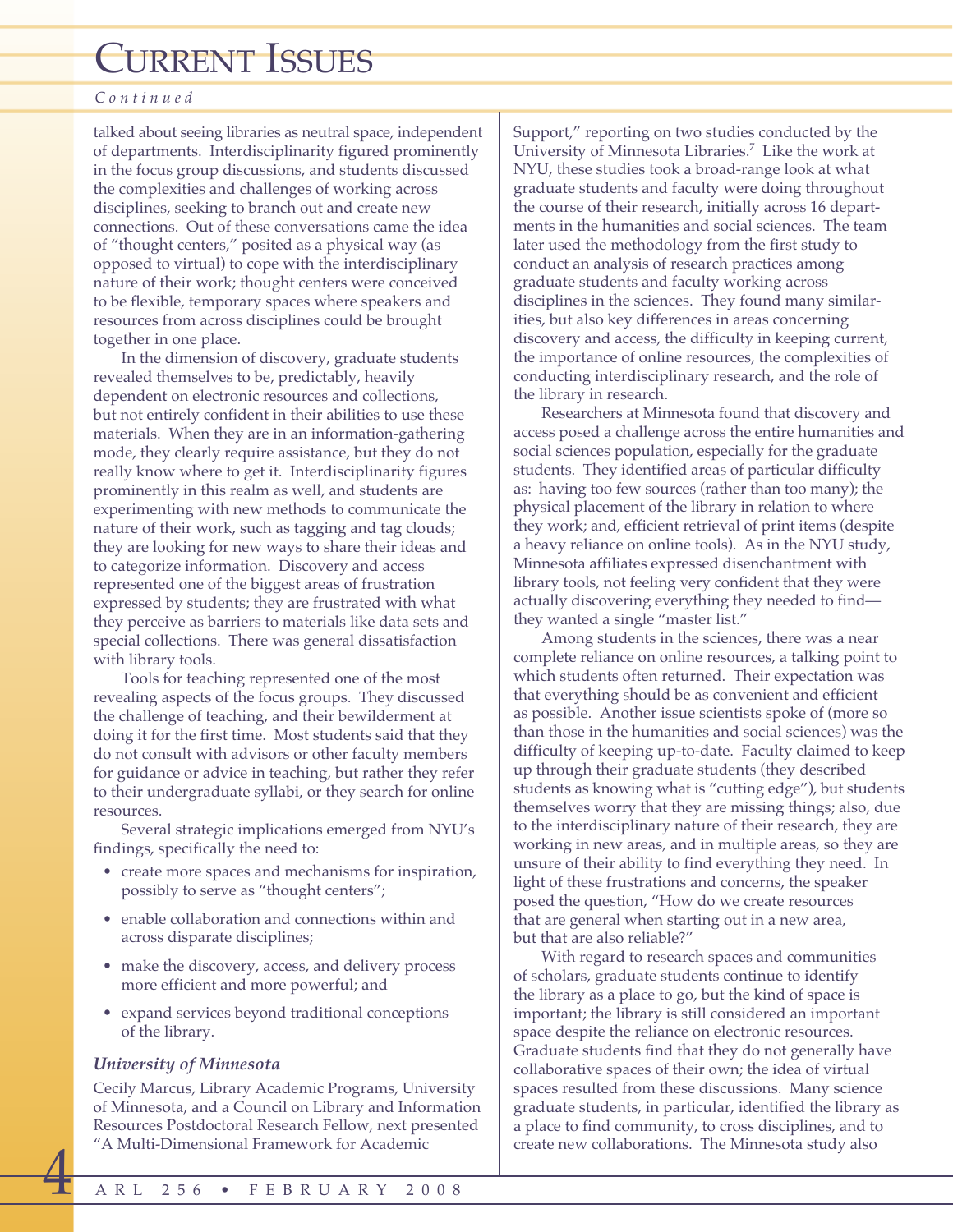revealed that there are significant differences in the way scientists define interdisciplinarity compared to researchers in the humanities or social sciences: humanists and social scientists tended to define the concept as having to do less with the people with whom they were working, and more with the kind of literature on which research is based, as well as with the methods being used. For scientists, interdisciplinarity was defined by the people with whom they were working, each of whom could contribute different levels of expertise from various disciplines. The challenges in both of these interpretations lie in the areas of access, discovery, and spaces, among many other difficulties.

The Minnesota assessments determined that certain core behaviors and activities (discovery, gathering, creating, and sharing) are common to research practices across disciplines, and that there is an urgent need for new online tools, especially in the sciences, although increasingly in the humanities and social sciences. While graduate students are generally perceived as proficient and comfortable with technology, they do not necessarily see themselves as especially knowledgeable about information retrieval and management, nor do they profess to feeling comfortable with the technology. The studies revealed that scientists have more varied repertoires, especially with regard to the types of technology used and the resources available to them, but paper continues to be an important element, especially when it comes to reading and, to a lesser extent, organizing.

#### *University of Washington*

Steve Hiller, Director of Assessment & Planning at the University of Washington Libraries, and ARL Visiting Program Officer, rounded out the field studies with his presentation "Understanding the Library Connection to University of Washington Graduate Students in the Biosciences." He reported on the results of the 2006 University of Washington (UW) Libraries Biosciences Review (which included focus groups with graduate students, but was comprised mostly of interviews with faculty), and the 2005 UW Biomedical Research Data Management Study. As part of the 2007 UW Libraries Triennial Survey, researchers used information collected from the earlier studies to develop new questions to further explore some of the issues raised previously, and to determine if they had broader applicability.8

Graduate students in the UW focus groups revealed that they identify the library most with the journal (now "e-journal"). Library tools, however, are seen as overly complex and fragmented, so discovery begins primarily outside of library space, with the exception of the popular Web of Science database because it provides an interdisciplinary, or multidisciplinary, approach to information, unlike most other electronic resources.

With these students, according to Hiller, "print is dead, really dead"; they want everything to be delivered digitally, or available virtually, and they go to the library as a last resort, unless they do not have dedicated workspace on campus. They also believe that there are too many libraries and that the existing libraries' focus on disciplinary content works against the students' growing concern with interdisciplinarity. Data and reference management also emerged as problematic issues.

Using the library's 2007 triennial survey, library researchers took issues raised by graduate students in the earlier focus groups to see how they compared across graduate student populations in the health sciences, the biological sciences, the physical sciences and engineering, and in the humanities and social sciences. The survey results generally confirmed the findings from the focus groups:

- graduate students rely heavily on journals and digital information;
- discovery takes place increasingly in non-library spaces;
- the physical library is used as a last resort (unless it is needed for work space);
- library search engines and tools are seen as complex and fragmented; and
- data- and information-management services are viewed as very useful.

As a result of these findings, work is underway currently at the University of Washington to enhance discovery and delivery services (e.g., a scan-on-demand pilot project will be launched soon), and to understand better the data-management needs of its constituents.

Following the field study presentations, an audience member asked if "the age of the branch library, the specialized library, is coming to an end." One panelist responded that graduate students have wanted increased centralization for years, and that the push for branch libraries, traditionally, had come from faculty. But now, with increased digital access to materials, this physical need is no longer necessary for faculty either, indicating that, in fact, perhaps branch libraries are becoming a thing of the past. Even so, another panelist reminded the audience, there remains value in specialized physical collections, but libraries must now face the challenge of organizing virtual collections with creative linkages. Furthermore, expertise is a critical service libraries can provide; the issue remains how to get that expertise to user groups in their workspace. Increasing interdisciplinarity also translates into a need for libraries to re-think their traditional organizational approach, which is discipline-focused, as well.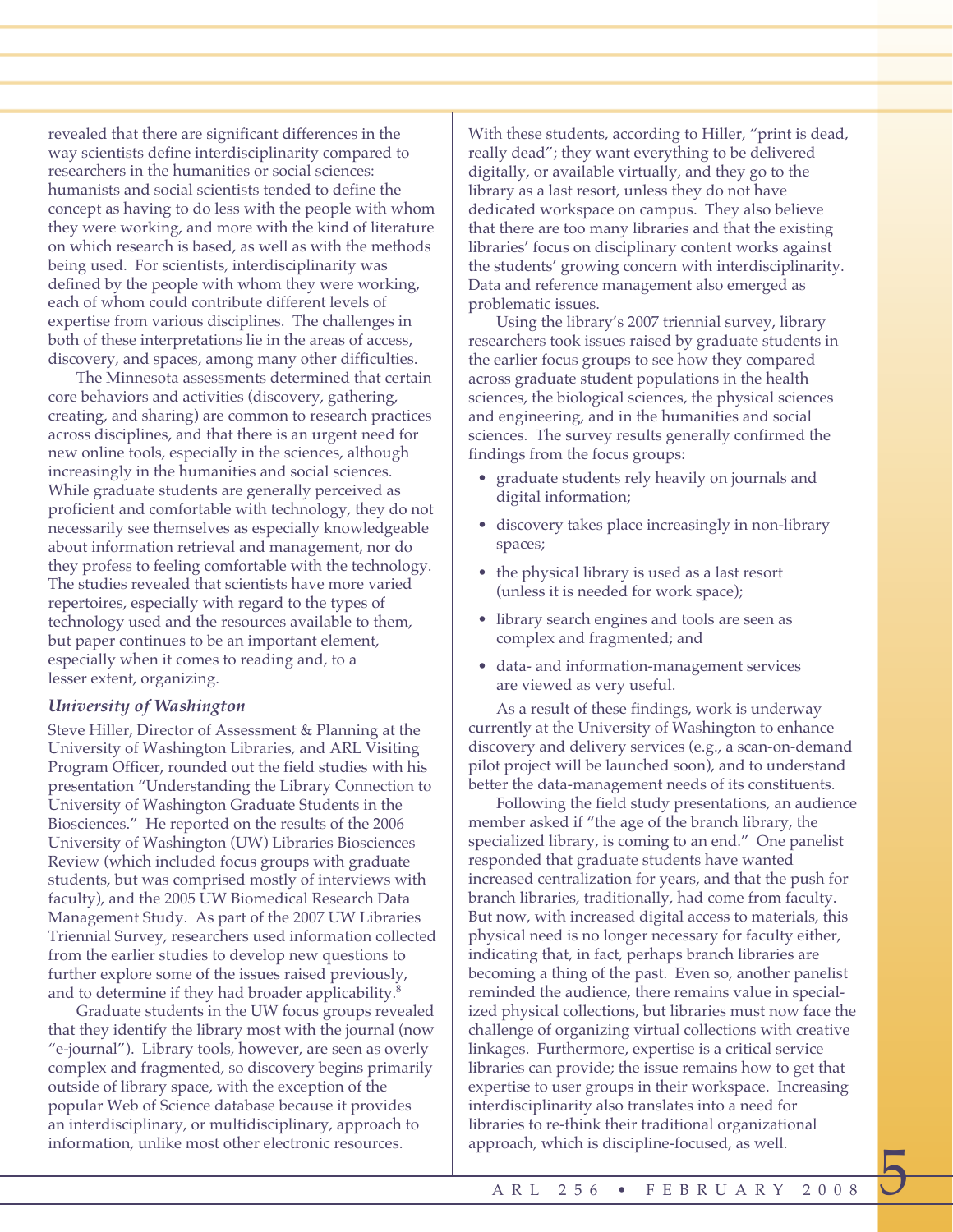*Continued*

## **Graduate Student Perspectives: Firsthand Accounts**

As a rich complement to the policy talks and assessment reports delivered earlier in the day, conference attendees were treated to a panel made up of three graduate students representing different fields of study. Crit Stuart, Director, Research, Teaching, and Learning, ARL, and a principal forum organizer, introduced Cecily Marcus, University of Minnesota, who served as moderator. The graduate student panelists were: Stephanie Ball, University of Minnesota, environmental health; Mark Nevin, University of Virginia, history; and Allison Robbins, University of Virginia, critical and comparative studies in music.

The panelists spoke about their heavy reliance on library or archival resources (including those outside of their home institutions), and on the expertise provided by librarians or archivists, but their experiences of the library as place, and the role that place played in their work, varied widely. For example, music student Allison Robbins felt a deep connection to her carrel in the Music Library, as both the dedicated work space she used regularly and depended on, as well as a place she felt connected her to a "community" of other graduate students in her field. Despite her relationship with the library, Robbins recounted her research forays for primary source material via Google as her access method of choice. While she indicated that she would consult with a librarian, she clearly conveyed that she would exhaust her own sphere of resources before taking that "last resort" step.

Due to the nature of their research, both Allison Robbins and Mark Nevin, the history student, rely heavily on primary source materials. Interestingly, their comments on and experiences with the library as place were quite different. Robbins spoke of spending countless hours in the University of Virginia libraries, and of depending greatly upon the library, as both work and social space, but also for equipment needs (e.g. viewing videotapes), and for teaching resources. One difficulty she highlighted was how dispersed her materials are: the interdisciplinary nature of her research means that she draws from various subject areas, including music, film, dance, and others, so she spends a considerable amount of time traveling between various collections, housed in different buildings, and spread out all over campus.

On the other hand, Nevin, the history student, told the audience that he rarely sets foot into any of his institution's libraries, citing distance and other difficulties as deterrents. For him, remote access to tools and services provided by his institution have been indispensable, but the sources he would need for his dissertation were usually located at other institutions,

as part of archives and/or special collections in other cities and states. Access to these resources presented other challenges generally applicable to graduate researchers in history.

As a student in the health and environmental sciences, Stephanie Ball relies very heavily on the most current literature available. An avid library user, she, like Nevin, seldom makes use of the physical space of the library, but she is a dedicated user of its online resources. She agreed that the thought of having library space as a dedicated work space was appealing, but she cited numerous concerns, among them security of her equipment should she need to leave her work space, as reasons why she does not currently make use of the space in this manner. One of Ball's biggest challenges is organization, and this is one area in which she feels she could use some help, for example, in the availability of new types of information management tools.

These testimonials echoed many of the themes reported earlier. All three students acknowledged the value and importance of library resources, but each with obvious, and sometimes subtle, distinctions in the way they see the library and make use of its resources for their research. Discovery and access figured prominently as commonly shared activities, but the stories these students shared conveyed their frustrations and struggles with, first, trying to identify materials, and then, with gaining access to the physical items. Their diverging perspectives on library space, and as a place, were also revealing of possible differences across disciplines.

## **Getting to Work: Afternoon Breakout Sessions**

The afternoon consisted of concurrent breakout sessions that allowed participants to more deeply explore the findings of the field studies and to imagine implications for enhancing library space, services, and resources for graduate students. Conference attendees were invited to join one of three tracks, where they could work with facilitators to share problems and solutions from their own institutions, experiences, and observations, and then brainstorm with other participants for additional solutions or ideas. The session topics were Spaces & Communities of Scholars, Discovery & Access, and Interdisciplinarity.

Joan Lippincott, CNI Associate Executive Director, provided a summary of the three breakout session results, as well as concluding remarks. She began by reprising several key challenges that had been identified in the opening plenary session. Today's graduate students must learn to work with agility and at the frontiers of knowledge creation, they need to function as intellectual innovators, and they must act as synthetic thinkers. Lippincott urged participants to keep these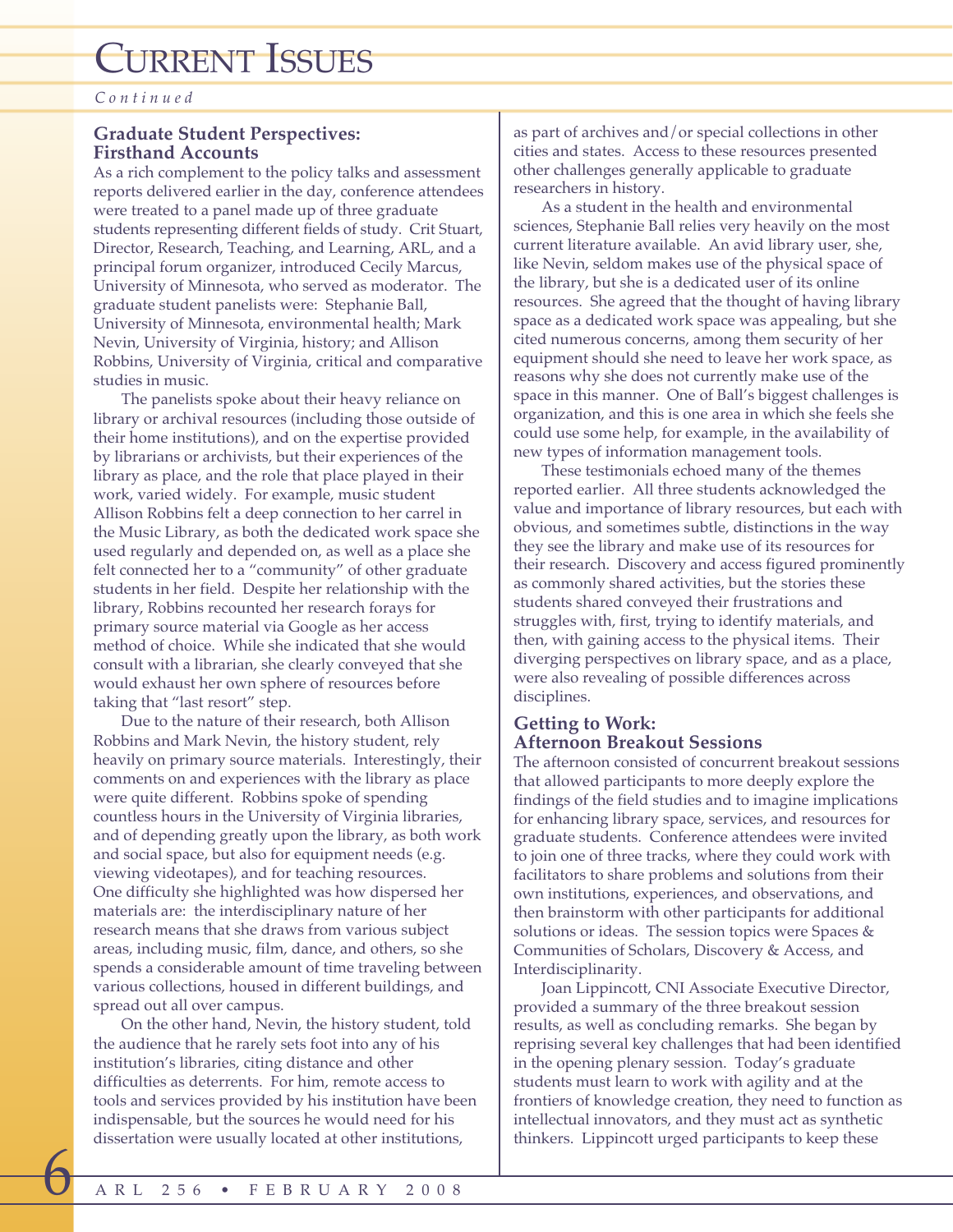overarching themes in mind when considering the results of the afternoon sessions, and to push themselves to think more broadly and creatively while imagining strategies to support the new generation of scholars, faculty, and professionals.

## *Spaces & Communities of Scholars*

Participants in the Spaces & Communities session began by delineating some strategies known to be successful, including flexibility in spatial configurations (both current and future), library presence in other spaces (such as librarians holding office hours in buildings outside the library), virtual spaces for students not on campus, and librarian or service staff availability 24–7. Exclusive space for graduate students was another, particularly popular, idea.

The group also explored the question of how to turn pleasant spaces into intellectually stimulating communities. Some proposals here included multimedia labs, displays of special collections materials or artwork, and the creation of collaborative and social spaces. An idea that recurred throughout the conference, and which was further explored by this group, was that of sharing work-in-process, in which students might create visual presentations about their projects, or, more traditionally, gather in groups to discuss ongoing work.

## *Discovery & Access*

For the group considering Discovery & Access issues, a driving principle was the desire to have targeted and engaging services be part of the user workflow, a concept borrowed from Lorcan Dempsey of OCLC. This group's ideas included community-oriented services, such as recommender systems created by students in a particular program. Working with content providers (such as Google and others) to make academic content more readily available was another suggestion. Some of this group's specific ideas included:

- remotely accessible technology platforms, such as wikis and blogs, for students in the field, in other countries, etc.;
- systems that could combine controlled vocabulary with user tags; and
- incorporating guides into course management systems.

Special collections were identified as an area needing more visibility and attention; participants in the Discovery & Access session suggested that having graduate students organize collections and create access portals to them would be one way of engaging students in the issues presented by these materials. It was generally accepted, also, that more workshops for

graduate students on the identification and use of archives and special collections are needed.

Some of the issues this group explored included thinking of ways to build partnerships with departments, and how to establish ongoing relationships with members of a target group. It was suggested that a re-conceptualization of the areas of expertise among library staff was necessary; possible new roles in the library could include copyright managers, Unix specialists, digital librarians, and subject specialists who focus on supporting users and building relationships rather than building collections.

## *Interdisciplinarity*

The group focusing on Interdisciplinarity first identified key issues that institutions must consider with respect to this growing trend: the library funding model has been, historically, tied to traditional departments; and, graduate students are not involved in collection decisions, including cuts of serials. Another critical issue considered by this group was that disciplinespecific terminology is an impediment to students when they wish to identify key sources in other disciplines. To address some of these challenges, the group proposed several potential service models; among them:

- assigning a graduate library advisor to each student;
- finding new ways to insert the library/librarian into the academic process;
- providing outreach to centers and institutes, in addition to departments; and
- conducting focus groups solely with graduate students.

In closing, Lippincott emphasized that the library's role is more than "discovery and access; we need to add *production* to the suite of services, and to our conceptual model of what the library is about," to help support the new, iterative process in which our users work. Students need environments in which they can discover and access materials in a variety of formats, but they also need the tools, software, and equipment to create something new and staff expertise to use the resources effectively. They also need new spaces, such as presentation rooms, to practice making oral presentations employing products they create. Digital exhibit space, both physical and virtual will give users ideas about what can be done with the library's content, services, and facilities. In response to an audience question concerning student interest in organizational/information management tools, Zotero (http://www.zotero.org/) was mentioned as a promising resource. This Firefox extension, developed by the Center for History and New Media at George Mason University, enables users to collect, manage, and cite research sources from the Web browser itself.

 $\overline{1}$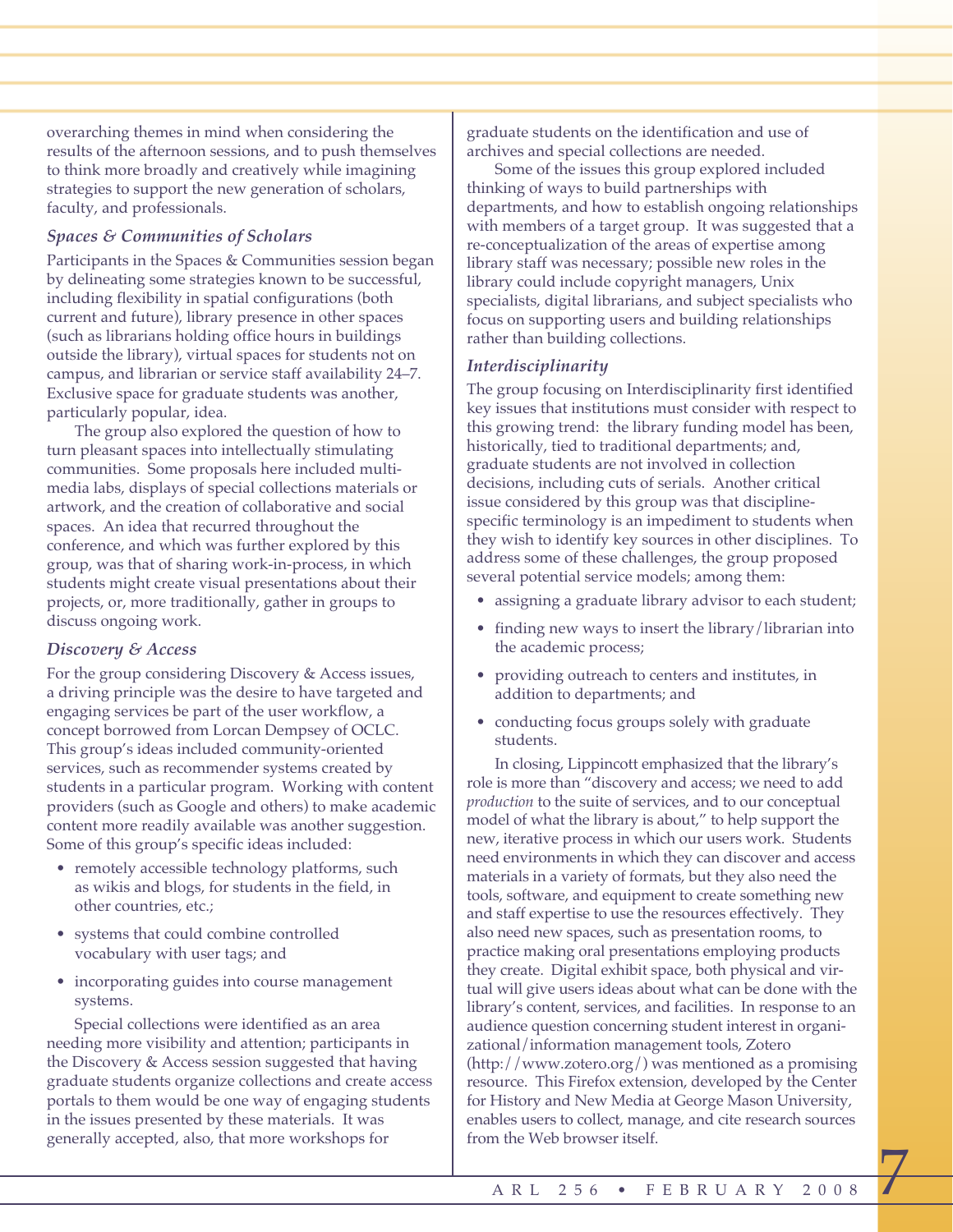## *Continued*

Finally, the library must also work to target outreach to graduate students, faculty, and graduate student leadership. As demonstrated by forum speakers, rich assessment techniques can be of tremendous value to those institutions that have adopted them, and they can be invaluable resources for understanding user needs and perceptions and determining effective strategies for delivering meaningful services in the ever-changing and evolving environment of graduate studies.

- 1 The author gratefully acknowledges the significant contributions of Jaia Barrett, Joan Lippincott, Clifford Lynch, and Crit Stuart to this report.
- 2 PowerPoint presentations from the forum "Enhancing Graduate Education" are available online at http://www.arl.org/events/ fallforum/forum07/.
- <sup>3</sup> *Graduate Education: The Backbone of American Competitiveness and Innovation* (Washington DC: Council of Graduate Schools, 2007), http://www.cgsnet.org/Default.aspx?tabid=240&newsid 440=47&mid=440.
- <sup>4</sup> *Graduate Education*, p. 5.
- 5 "The Bologna Process aims to create a European Higher Education Area by 2010, in which students can choose from a wide and transparent range of high quality courses and benefit from smooth recognition procedures. The Bologna Declaration of June 1999 has put in motion a series of reforms needed to make European Higher Education more compatible and comparable, more competitive and more attractive for Europeans and for students and scholars from other continents. Reform was needed then and reform is still needed today if Europe is to match the performance of the best performing systems in the world, notably the United States and Asia." Excerpt from, "The Bologna Process: Towards the European Higher Education Area," http://ec.europa.eu/ education/policies/educ/bologna/bologna\_en.html, last updated August 13, 2007.
- 6 Cecily Marcus, Lucinda Covert-Vail, and Carol A. Mandel, "NYU 21st Century Library Project: Designing a Research Library of the Future for New York University: Report of a Study of Faculty and Graduate Student Needs for Research and Teaching," January 2007, http://www.library.nyu.edu/about/KPLReport.pdf.
- 7 More information about both studies is available online at http://www.lib.umn.edu/about/mellon/ and at http://www.lib.umn.edu/about/scieval/.
- 8 Details about these projects are available online: 2006 UW Libraries Biosciences Review, http://www.arl.org/arldocs/resources/ pubs/mmproceedings/150/wilson\_files/wilson.ppt; 2007 UW Libraries Triennial Survey, http://www.lib.washington.edu/ assessment/surveys/survey2007/; 2005 UW Biomedical Research Data Management Study, http://www.jamia.org/cgi/content/ abstract/14/4/478.

## NEW SPARC CAMPAIGN ENGAGES STUDENTS ON OPEN ACCESS

*by Jennifer McLennan, Director of Communications, SPARC* **Over the past year and a half, SPARC has had the opportunity to begin working with students.**<br>Regardless of their discipline, level of study, or institution size, students across North America have made opportunity to begin working with students. Regardless of their discipline, level of study, or clear their commitment to all things open. While our conversation with students started with public access to publicly funded research, it has evolved and grown in many directions—culminating most recently with the launch of an educational campaign centered on open access.

The student dedication to "open" was first made clear to us when Students for Free Culture at New York University designated their annual regional meeting to open access, and invited SPARC, Public Library of Science, and Science Commons to speak. The messages from the speakers were familiar, but the excitement and engagement of the audience—and the views they had to offer—were completely new. We expected the meeting to be an introduction to open access for students, instead it turned into a learning experience for us on the depth of the student commitment to making open sharing of information habitual—for everyone.

The potential that students clearly embody for shaping the future of scholarly exchange and the growing level of student activity throughout 2007 as well as the hire of the first SPARC summer intern inspired the genesis of the SPARC student campaign and companion guide: *The Right to Research: The Student Guide to Opening Access to Scholarship.* Developed in close collaboration with our student colleagues, the guide is a tool they will use to engage more of their peers.

Specifically, *The Right to Research*:

- helps students recognize the problem of access, saying they shouldn't have to skip over research that could be important to their papers;
- introduces the principle of open access (OA), making a clear distinction between the principle and the ways OA is being realized—through OA journals, repositories, and copyright management;
- indicates how open access can make life as a student easier, advance research, widen access to those who need it, and increase visibility for student scholars;
- offers ways to support OA that pertain both to graduate students approaching publishing decisions and to undergraduates who want to take up the OA banner.

Please join us in inviting more students to the conversation on access. Visit the SPARC students Web site at http://www.arl.org/sparc/students/.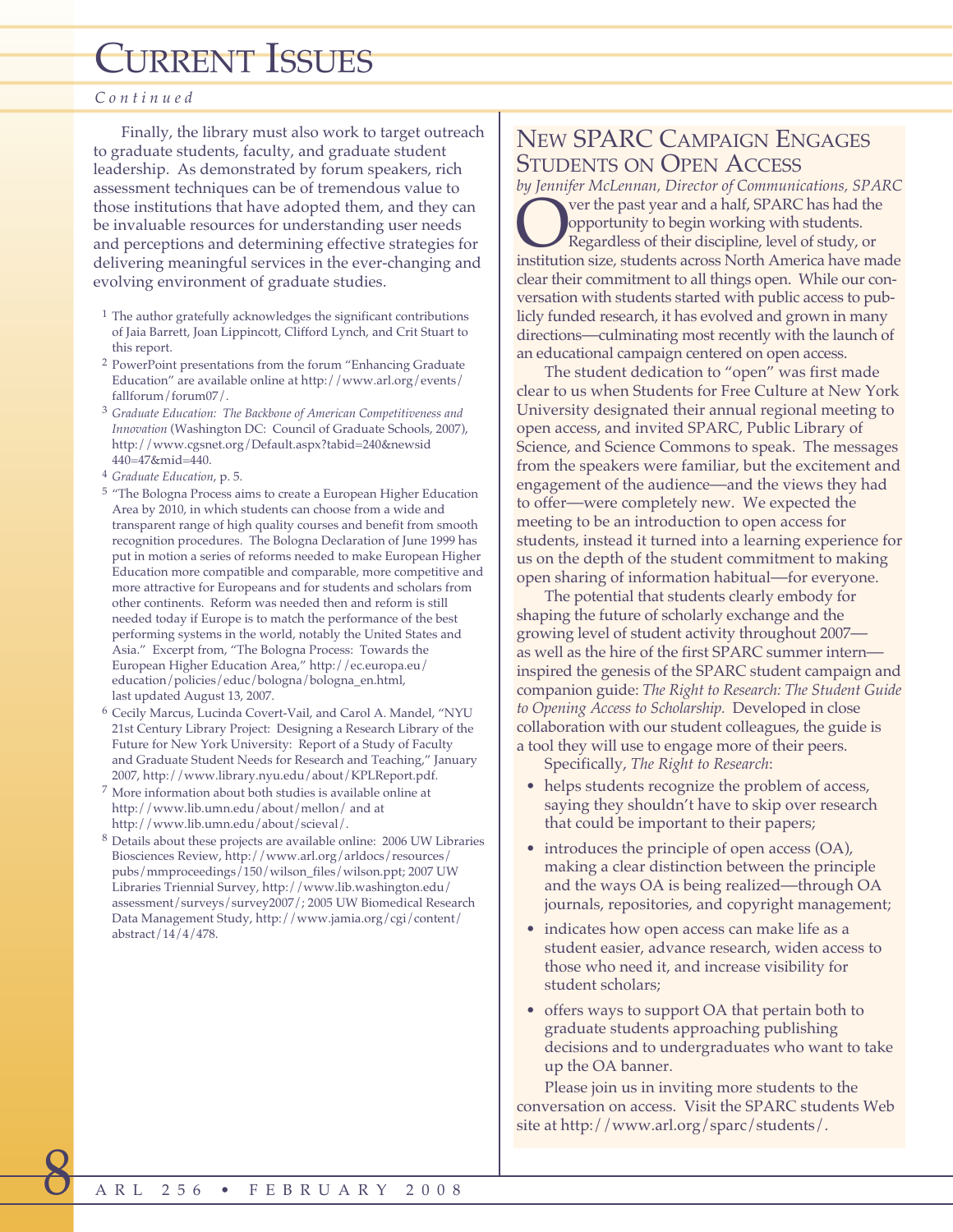# STATISTICS & MEASUREMENT

*Martha Kyrillidou, Director, Statistics & Service Quality Programs*

The *ARL Statistics* 2005–06 describe a familiar picture for research libraries in North America.<br>The rising cost of serials is outpacing general inflation, the cost of monographs is hovering close to picture for research libraries in North America. The rising cost of serials is outpacing general inflation, and salaries are increasing moderately more quickly than inflation.<sup>1</sup> The numbers of reference and circulation transactions have fallen from their levels of 10 years ago,<sup>2</sup> but more users participated in instructional services offered by the library.3 Librarians are becoming more involved in the instructional process and are increasingly an integral part of the teaching and learning infrastructure at their institutions.

Historically, the perceived strength of a research

library has been manifested in the size of its research collection—number of volumes held, volumes added, and serial

subscriptions have been key indicators of quality as well as quantity in the eyes of some stakeholders. In a world where the basic unit of research information was the printed scholarly monograph or the printed scholarly journal, it was a plausible notion that the more you have of these things the better equipped you may be in supporting highquality research. One could argue that this is still the case. However, with the introduction of digital information and the dramatic changes in the nature of content, measuring the size of library collections cannot be what it used to be.

For example, in 2005–06, ARL libraries spent 43% of their materials budget on electronic resources—a total of \$431 million out of \$1.1 billion. This measure indicates the quantity and complexity that libraries are dealing with, but ultimately these figures cannot offer much when it comes to describing the quality of research, teaching, and learning at an institution. We need new measures to do this. ARL is beginning to address this need with important changes and additions to the ARL Statistics.

## **From Serial Subscriptions to Serial Titles**

The unit cost of a serial subscription that ARL has tracked becomes relatively uninformative in a world where research libraries are increasingly offering access to the same serial title via multiple subscriptions and interfaces. The impact of electronic publishing on research library investment in serials was one of the forces behind a recommendation to move away from tracking serial subscriptions and towards tracking serial titles.4 The *ARL Statistics 2005–06* is the last time ARL will publish a unit cost for serial subscriptions.

The ARL Statistics and Assessment Committee determined that a new way of counting serials based on titles rather than subscriptions would better reflect the true scope of the serial content provided by research libraries and recommended that ARL transform the serial counts from subscriptions into titles. With the revised definitions for survey year 2006–07, ARL libraries are now asked to report unduplicated counts of serial titles. Dual-format titles will be reported as electronic-only in the *ARL Statistics 2006–07*, reflecting the current transition from print to electronic formats.<sup>5</sup>

The process of deriving serials title counts was tested over the period of a year and, although not perfect, it is feasible and practical in the short-term and much more meaningful in the long-term. ARL reported extensively on the testing done at Texas A&M

University and a detailed process for implementation is documented in the ARL Statistics Webcast, which is available on the ARL Web

site.<sup>6</sup> Issues have emerged related to ISSN standardization practices, serials with no ISSN assignments, branch and department libraries that are independent from one another and hard to deduplicate, and difficulties regarding the implementation of new procedures. Collaborative discussion on how to address such issues is taking place through postings on the Library Assessment Blog<sup>7</sup> and during in-person conversations at ARL Survey Coordinators workshops and meetings. ARL also provides an ARL Statistics FAQ online to help member libraries move into the new paradigm of counting serials.<sup>8</sup>

## **From Collections to Expenditures**

In an environment where collections are morphing into terabytes, petabytes, exabytes, zettabytes, and yottabytes of information, it is questionable whether the units of volumes held, volumes added, and serial subscriptions can continue to offer the utility they had in the past. The challenge of measuring collections in new ways gave rise to the work of the ARL Task Force on New Ways of Measuring Collections.<sup>9</sup> During its two-year investigation (see chronology sidebar), the task force systematically collected qualitative feedback through one-on-one interviews with each ARL library director and, during the second year of its operation, the task force deployed two top researchers in qualitative and quantitative methodologies, Yvonna Lincoln and Bruce Thompson. Two reports were produced for the ARL community: "Research Libraries as Knowledge Producers: A Shifting Context for Policy and Funding,"10 documenting the results of the qualitative inquiry, and "Some Alternative Quantitative Library Activity Descriptions/Statistics that Supplement the ARL

<u>9</u>

*...measuring the size of library collections cannot be what it used to be.* 

## RESHAPING ARL STATISTICS TO **CAPTURE THE NEW ENVIRONMENT**<br>The *ARL Statistics* 2005–06 describe a familiar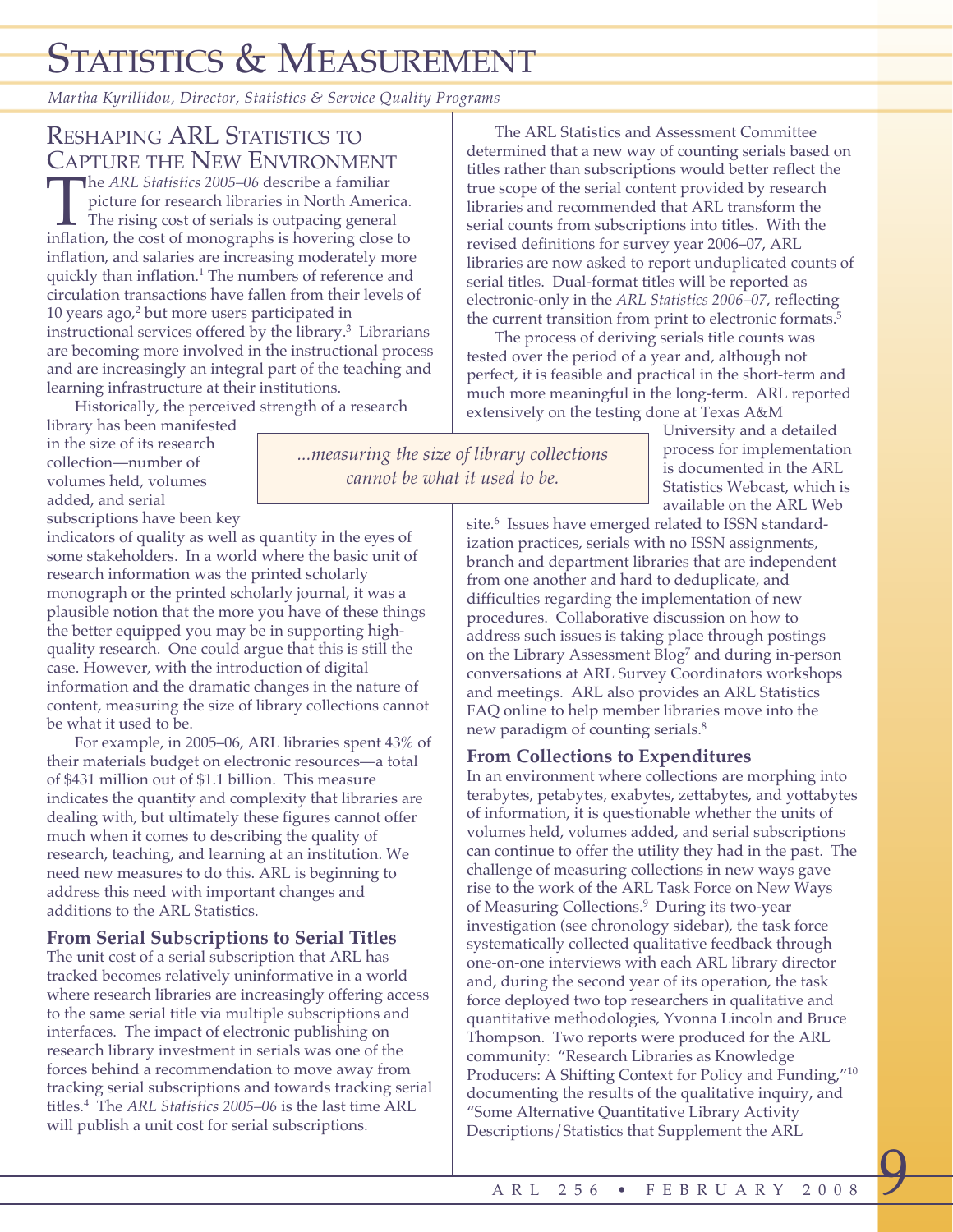# STATISTICS & MEASUREMENT

*Continued*

## CHRONOLOGY OF NEW WAYS OF MEASURING COLLECTIONS

#### **December 2004**

ARL established Task Force on New Ways of Measuring Collections, charged with articulating issues associated with the ARL Statistics and proposing changes to how ARL measures research library collections.

## **May 2005**

Preliminary report on task force's work presented at ARL Business Meeting. Report based, in part, on interviews of 100 ARL library directors conducted by members of the task force chaired by Brinley Franklin (University of Connecticut).

## **October 2005**

During ARL Membership Meeting, task force forwarded recommendations to ARL Board of Directors, who approved the following actions:

- 1. Revisit the foundations of the ARL statistics collected for membership purposes to determine if there are new ways of describing research library collections.
- 2. Simultaneously, develop a profile of the characteristics of a contemporary research library that could serve to complement other measures of library collections.
- 3. Then, determine/develop new meaningful measures to augment current ones to support the profile of a research library.

## **February 2006**

ARL engaged Bruce Thompson and Yvonna Lincoln of Texas A&M University to conduct research projects to carry out recommendations 1 and 2, respectively.

## **October 2006**

Thompson and Lincoln reported their research findings at ARL Membership Meeting.

## **February 2007**

Board, task force, and Statistics and Assessment Committee chaired by Colleen Cook (Texas A&M) adopted Action Agenda for New Ways of Measuring Collections.

## **May 2007**

Statistics and Assessment Committee proposed: calculating Expenditures-Focused Index for past three years and making it publicly available, changing serials definitions from subscriptions to titles, eliminating limited use questions and modifying ARL Supplementary Statistics, and initiating qualitative data gathering to develop profiles of member libraries.

## **October 2007**

ARL published past three years of Expenditures-Focused Index (see http://www.arl.org/stats/index/).

## **October–December 2007**

ARL offered training to explain changes in ARL Statistics instructions. ARL invited each Statistics and Assessment Committee member to submit a qualitative description of their library for review in spring 2008.

Logarithmic Index,"11 documenting the results of the quantitative inquiry. Based on these reports, the task force forwarded a set of recommendations to the ARL Board of Directors that formed the following action agenda for the ARL Statistics and Assessment Committee during 2007:

- 1. Reserve use of the current Membership Criteria Index for those occasions when it is needed for consideration of membership issues.
- 2. Implement an Expenditures-Focused Index.
- 3. Use the new Expenditures-Focused Index for any public reports, such as in the *Chronicle of Higher Education*.
- 4. Begin to develop a Services-Based Index that combines the following three factors: collections, services, and collaborative relationships.
- 5. Revise definitions for collections-related data categories currently collected and experiment with a variety of new measures, including usage data, strength of collections, and service quality measures to develop a richer set of variables for potential inclusion in the three-factor Services-Based Index (see above).
- 6. Collect qualitative data to develop a profile of ARL member libraries.

The issue of fluctuating rankings in the ARL Membership Criteria Index previously published in the *Chronicle of Higher Education* gave rise to the systematic investigation of the nature of the five variables included in this Index: volumes held, volumes added (gross), serial subscriptions, total expenditures, and professional staff plus support staff. Through the quantitative analysis performed on the existing variables, alternative approaches were proposed. The first implementation was the development of an ARL Expenditures-Focused Index composed of four variables: total expenditures, expenditures for library materials, expenditures for professional salaries, and total professional staff plus support staff. For the first time this year, the *Chronicle of Higher Education* published the new ARL Expenditures-Focused Index.

The Expenditures-Focused Index calculates principal component scores and the analysis is based on all university member libraries' data (as compared with the Membership Criteria Index, which is based on the 34 founding members of the Association). The Expenditures-Focused Index is a summary measure of relative size of the investment made by ARL university members' parent institutions in their libraries. It has been calculated retrospectively beginning with data from 2002–03.12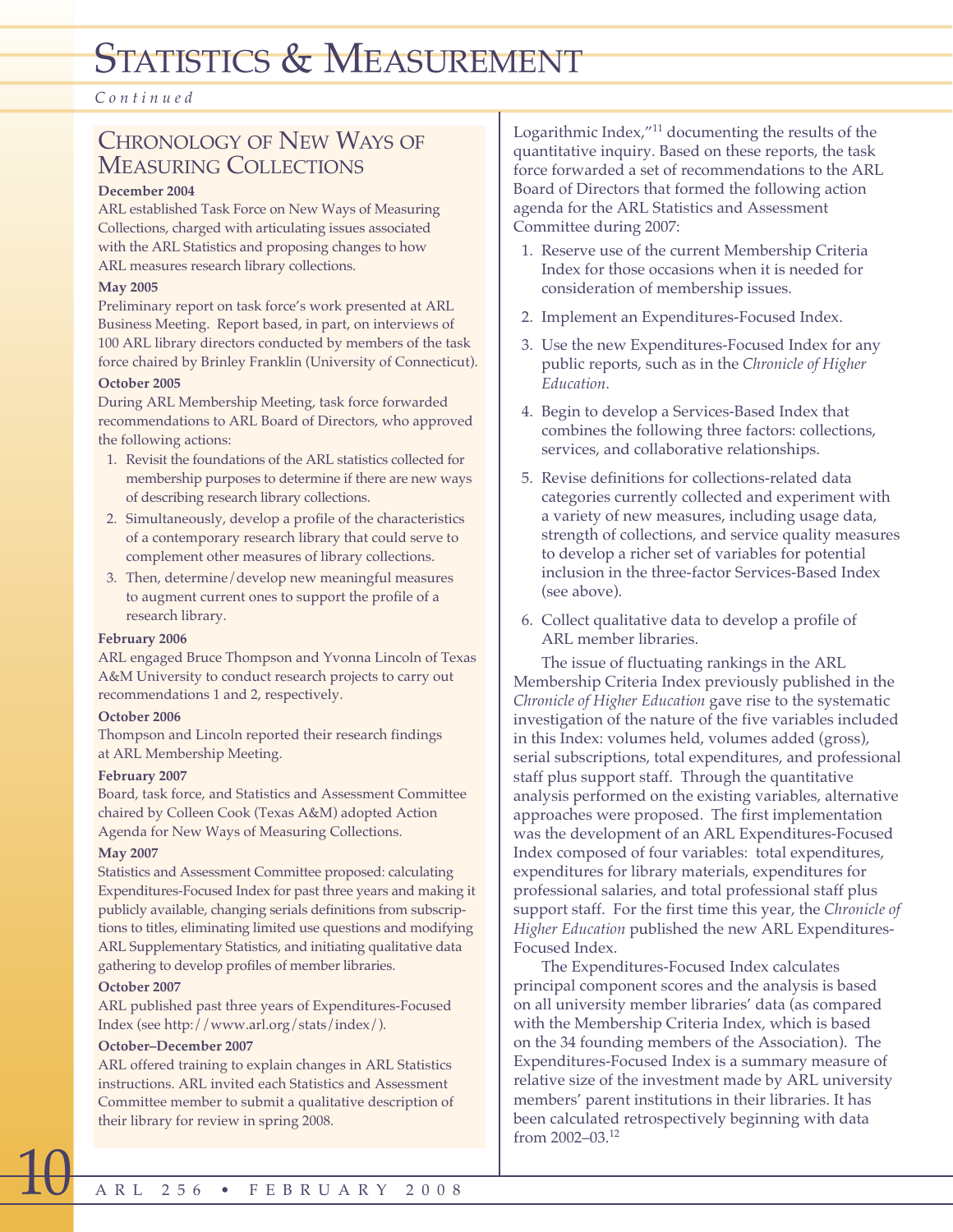Although similar to the ARL Membership Criteria Index in reflecting the investments made in research libraries, the ARL Expenditures-Focused Index is less affected by the rapidly changing context of library collections.

## **Developing New Indicators**

The new Expenditures-Focused Index is only the first step in reshaping ARL statistics. ARL's historical descriptive statistics are being re-examined and adjusted to reflect the changing context of collection access and ownership.

The ARL Statistics and Assessment Committee is currently engaged in developing new quantitative and qualitative indicators and indices to describe research library collections and services and their contribution to research, teaching, and learning. In particular, the notion of a three-factor index describing collections, services, and collaborative relations is a viable proposed construct as tested with the existing variables. Yet more work is needed to develop robust variables that withstand the passing of time and allow us to describe the nature of libraries into the future. For example, collaborative relations currently are being measured with two variables: interlibrary borrowing and lending. Other new ways of sharing information like consortial purchasing, collaborative remote storage, and collaborative purchasing have emerged. We have a challenge in how we measure such concepts.

Key aspects of collaborative relations may be described only in qualitative terms in the future. For example, in the recently published commemorative volume of ARL's 75th anniversary, *Celebrating Research*, the editors include library overviews and profiles for the rare and special collections available for use in research libraries.13 The ARL Statistics and Assessment Committee members are moving forward with the challenge of constructing profiles for entire research libraries and rendering them as succinct descriptions that will be analyzed to determine the elements of standardized ways for measuring research libraries in both qualitative and quantitative terms.

The complexity of research libraries in the digital future is hard for us to capture in the beginning of the  $21<sup>st</sup>$  century. We seek to define new ways for describing research libraries that will have the enduring value that has historically characterized the ARL Statistics.

*For more information about the ARL Statistics or to download the data files or a PDF of the publication, visit http://www.arl.org/stats/arlstat/. To order print copies of the publication, send e-mail to ARL Publications pubs@arl.org.*

- $1$  From 1985–86 through 2005–06, selected annual average percent increases were as follows: 7.5% annual rise in expenditures on serials, 5.3% annual rise in unit cost of serials, 3.1% annual rise in monograph expenditures, and 2.9% annual rise in unit cost of monographs. Over the same period, salary expenditures rose 4.5% annually and the Consumer Price Index rose 3.1% annually.
- 2 The median number of reference transactions in 2005–06 was 67,697, as opposed to 155,336 in 1995–96, based on data received from 79 libraries. The median number of circulation transactions in 2005–06 was 466,403, as opposed to 560,244 in 1995–96, based on data received from 80 libraries.
- 3 The median number of presentations in an ARL library was 833 and 13,051 participants in 2005–06, as opposed to 719 presentations and 8,410 participants in 1995–96. These figures are based on 84 libraries reporting the number of presentations and 82 libraries reporting the number of participants in those presentations.
- 4 Martha Kyrillidou, "The Impact of Electronic Publishing in Tracking Research Library Investments in Serials," *ARL: A Bimonthly Report*, no. 249 (December 2006): 6–7, http://www.arl.org/bm~doc/ arlbr249serials.pdf.
- 5 Richard K. Johnson and Judy Luther, "The E-Only Tipping Point for Journals" (Washington DC: ARL, 2007), http://www.arl.org/ bm~doc/Electronic\_Transition.pdf; Karla Hahn, *"*The State of the Large Publisher Bundle: Findings from an ARL Member Survey," *ARL: A Bimonthly Report,* no. 245 (April 2006): 1–6, http://www.arl.org/bm~doc/arlbr245bundle.pdf.
- 6 ARL Statistics Webcast, http://www.arl.org/arldocs/stats/ statsevents/stats\_webcast/120407ARL\_final.html.
- 7 Library Assessment Blog, http://libraryassessment.info/?cat=28.
- 8 ARL Statistics FAQ, http://www.arl.org/bm~doc/statsfaq\_dec3.pdf.
- 9 Task Force on New Ways of Measuring Collections, http://www.arl.org/stats/aboutstats/tfnewways.shtml.
- 10 Yvonna Lincoln, "Research Libraries as Knowledge Producers: A Shifting Context for Policy and Funding" (Washington DC: ARL, 2006), http://www.arl.org/bm~doc/lincoln.pdf.
- 11 Bruce Thompson, "Some Alternative Quantitative Library Activity Descriptions/Statistics that Supplement the ARL Logarithmic Index" (Washington DC: ARL, 2006), http://www.arl.org/bm~doc/ bruce\_3mk.pdf.
- 12 ARL Index, http://www.arl.org/stats/index/.
- 13 Philip N. Cronenwett, Kevin Osborn, Samuel A. Streit, eds., *Celebrating Research: Rare and Special Collections from the Membership of the Association of Research Libraries* (Washington DC: ARL, 2007), http://www.celebratingresearch.org/.

## THE E-ONLY TIPPING POINT FOR JOURNALS

In December 2007, ARL published "The E-only<br>Tipping Point for Journals: What's Ahead in the<br>Print-to-Electronic Transition Zone," by Richard<br>Johnson and Judy Luther. ARL commissioned the n December 2007, ARL published "The E-only Tipping Point for Journals: What's Ahead in the **L** Print-to-Electronic Transition Zone," by Richard K. report to examine the issues associated with the migration from dual-format publishing toward e-only publication of journals.

The authors analyze librarian and publisher perspectives on format migration, considering drivers toward e-only publishing and barriers to change.

The report is available for free download from the ARL Web site at http://www.arl.org/bm~doc/ Electronic\_Transition.pdf.

 $\overline{\mathbf{H}}$